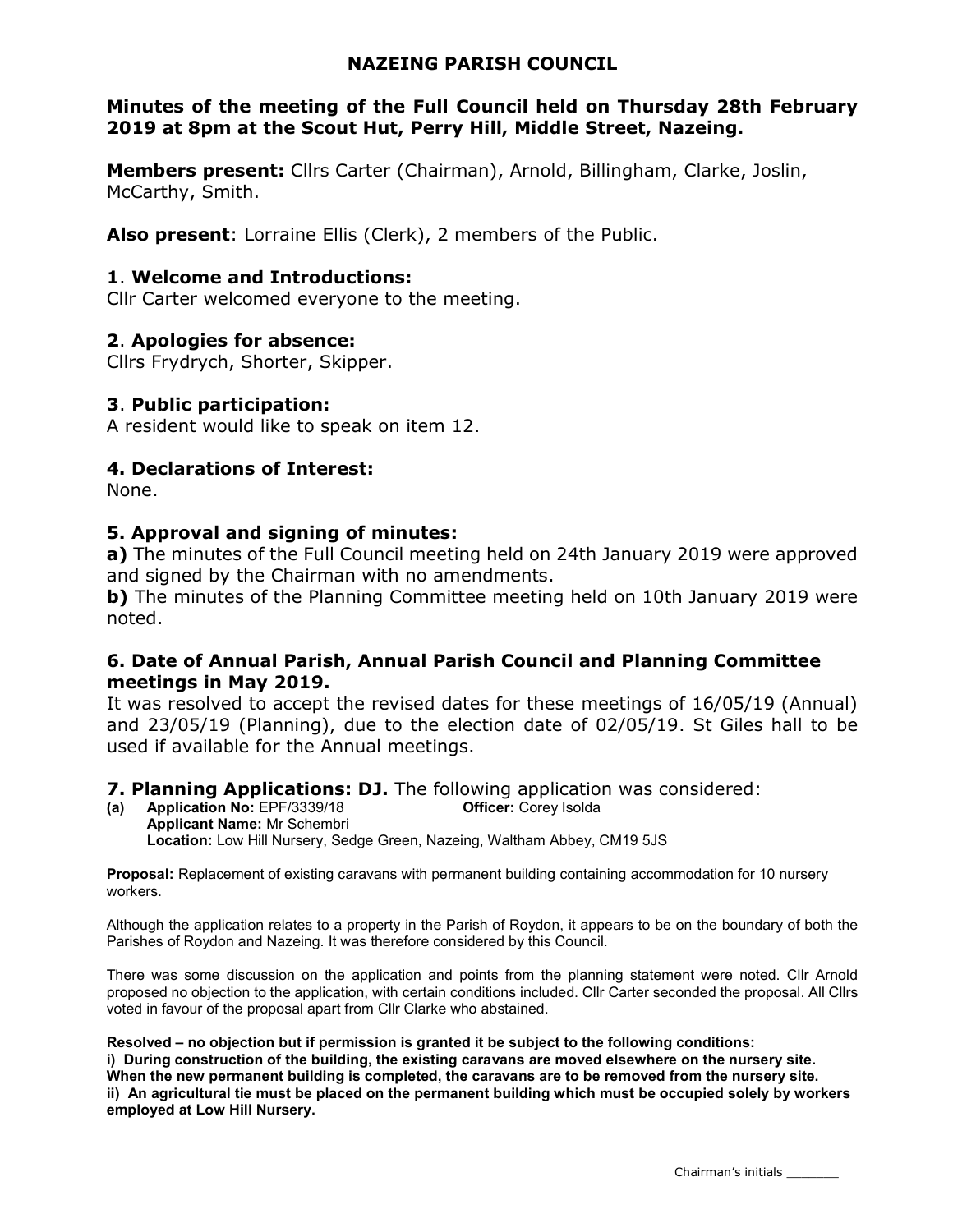#### 8. Enforcement Notices/Appeals:

Two Appeals have been received since the last meeting.

(a) Application No: EPF/1710/18 Officer: Sukhvinder Dhadwar Applicant Name: Mr C Shorter Location: Ridge House, Hoe Lane, Nazeing, Waltham Abbey, EN9 2RJ Proposal: Demolition of existing two story detached dwelling and erection of four new detached houses.

Reason for Appeal: Against a Refusal **Appeal Type: Written representation and site visit** 

Resolved - This Council had no objection to the development proposed in the application. Accordingly the Council supports the Appeal. If permission is granted, the Council would request that it be subject to the following conditions:

i) Soft landscaping to be planted consisting of semi-mature established trees, to soften the visual impact.

ii) The floor area of the proposed dwellings is no greater than that of the existing house plus the extensions approved under EPF/1746/16, EPF/1710/17 and EPF/1676/17.

iii) Permitted Development rights are removed on the four new dwellings.

(b) Application No: EPF/1441/18 Officer: Caroline Brown Applicant Name: Mr Jack Yiacoumi Location: King Harolds Head, Nazeing Common, Nazeing, Waltham Abbey, EN9 2RY Proposal: First floor extension to form residential flat and ground floor extension to replace store for restaurant use.

Reason for Appeal: Against a Refusal **Appeal Type: Written representation and site visit** 

Resolved - This Council had no objection to the development proposed in the application. Accordingly the Council supports the Appeal and makes the following observations:

i) The restaurant at this location is a village amenity and it is the wish of the Council that the business prospers. In particular this is because a number of similar facilities in the local area are being forced to close.

ii) The present outbuildings at the property detract from the general attractiveness of the main building which would be enhanced by the proposed development.

iii) The new extension will match the existing building the visual effect of which will be improved.

iv) The residential flat will assist the viability of the business by providing low cost accommodation for a key employee. Further the accommodation can be considered to be sustainable development because it will not be necessary for the occupier to incur travel costs when attending work.

#### 9. Amenity Matters:

a) It was resolved to replace the street light on Old Nazeing Road at the junction with Green Lane at a cost of £349, as the light is irreparable and also to undertake some tree work by the light if required.

b) It was resolved to allow the allotment holders to have a bonfire to burn old sheds and branches that have been cleared from the site and from by the culvert.

#### 10. Financial Matters:

a) It was resolved to authorise:

i) Payments totalling £2,449.62.

ii) Transfer of £3,000 between bank accounts.

The Financial Summary for February 2019 was approved and signed by the Chairman. It was noted Cllrs Joslin & Carter will set up & approve direct credits this month. Action Cllrs Joslin & Carter.

b) It was resolved to continue with Rural Community Council of Essex (RCCE) Affiliation fee, at a cost of £50.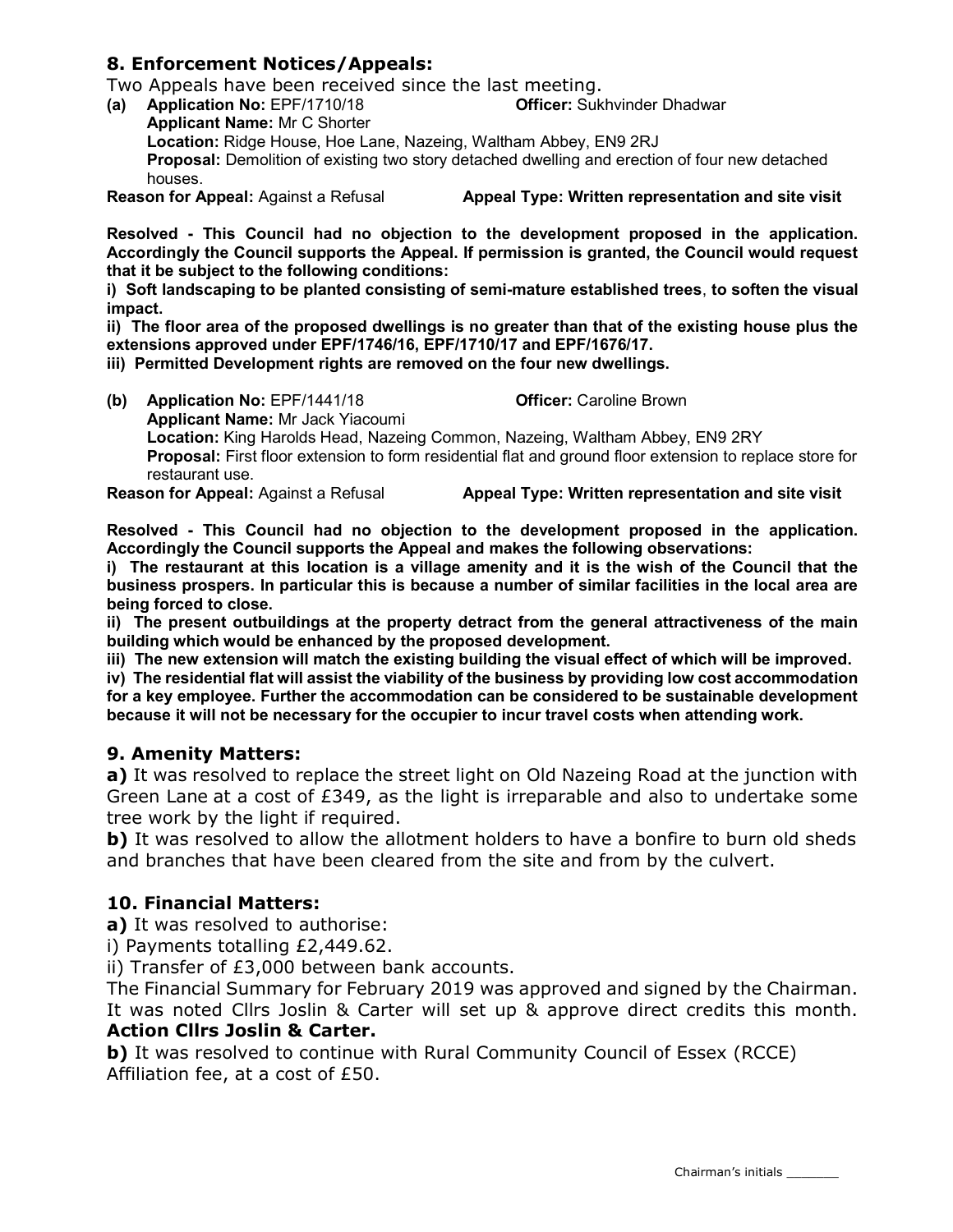## 11. Essex County Council-owned street lights.

Town and Parish Councils have been asked to pay the electricity costs for ECC-owned street lights to remain on overnight. It was resolved that as no complaints have been received from residents, the Council will not pay for the costs and consequently, the ECC-owned street lights will remain switched off overnight.

#### 12. Connecting with the Community. SC

Cllr Clarke provided an update on the progress by the working group.

i) Community noticeboard. Although one double sided board has been identified, further research is needed to have at least one other option for Cllrs to consider.

ii) History of the former Total site. Cllrs Clarke & Joslin met with two residents to work on the story, one of whom had produced a draft version (he was a former Cllr). Cllr Clarke has amended it and a few queries have been highlighted. Once finalised, it was proposed to add it to the website and have a limited number printed. There were several positive comments from Cllrs about the document, including Cllr Billingham who despite her initial apprehensions, found the document to be concise, well written, and providing a positive outlook. No amendments were suggested by Cllrs present at the meeting. Any comments / suggestions from absent Cllrs to Cllr Clarke by 08/03/19. Action Cllrs Frydrych, Shorter & Skipper. The document will then be reviewed and finalised.

iii) Council Parish information booklet. A resident involved in the working group talked through the format of the proposed booklet. This was well received and a vote of thanks given to the resident. It was also discussed that the Local Elections on 02/05/19 should be promoted to ensure residents are aware, it should be used to publicise the Parish Council and as an opportunity to recruit new Cllrs. A leaflet will be produced by the working group. Action Cllrs on the working group

iv) "Meet the Councillor" sessions. Cllrs Clarke & Billingham will speak at the Nazeingberries tea on 12/03/19.

### 13. Former Total Site Redevelopment. CS

a) To provide an update on the redevelopment. C/F to next meeting.

**b)** To consider and finalise plaque design and wording. C/F to next meeting.

#### 14. Defibrillator at Telephone Box at Nazeing Triangle. DJ

The Council, in principle, will adopt the telephone box subject to further investigation. Cllr Joslin has been investigating and advised that there are a number of conditions that will need to be considered, planning permission may be required, as may insurance. It would appear that BT would cover electricity costs. It was agreed that Stanstead Abbotts PC and / or Ongar TC could be contacted as these Councils have a defibrillator and may be able to assist with the investigation. Action Cllr Joslin & the Clerk.

#### 15. Clerks Report.

Report circulated before the meeting, no questions raised.

# 16. Reports from Councillors who have attended other meetings.

None.

#### 17. Communications.

Before communication was covered, Cllr Carter had some information on housing which she wished to share with the meeting. An article has been issued by Planning Resource (an independent source, covering planning matters) which stated that if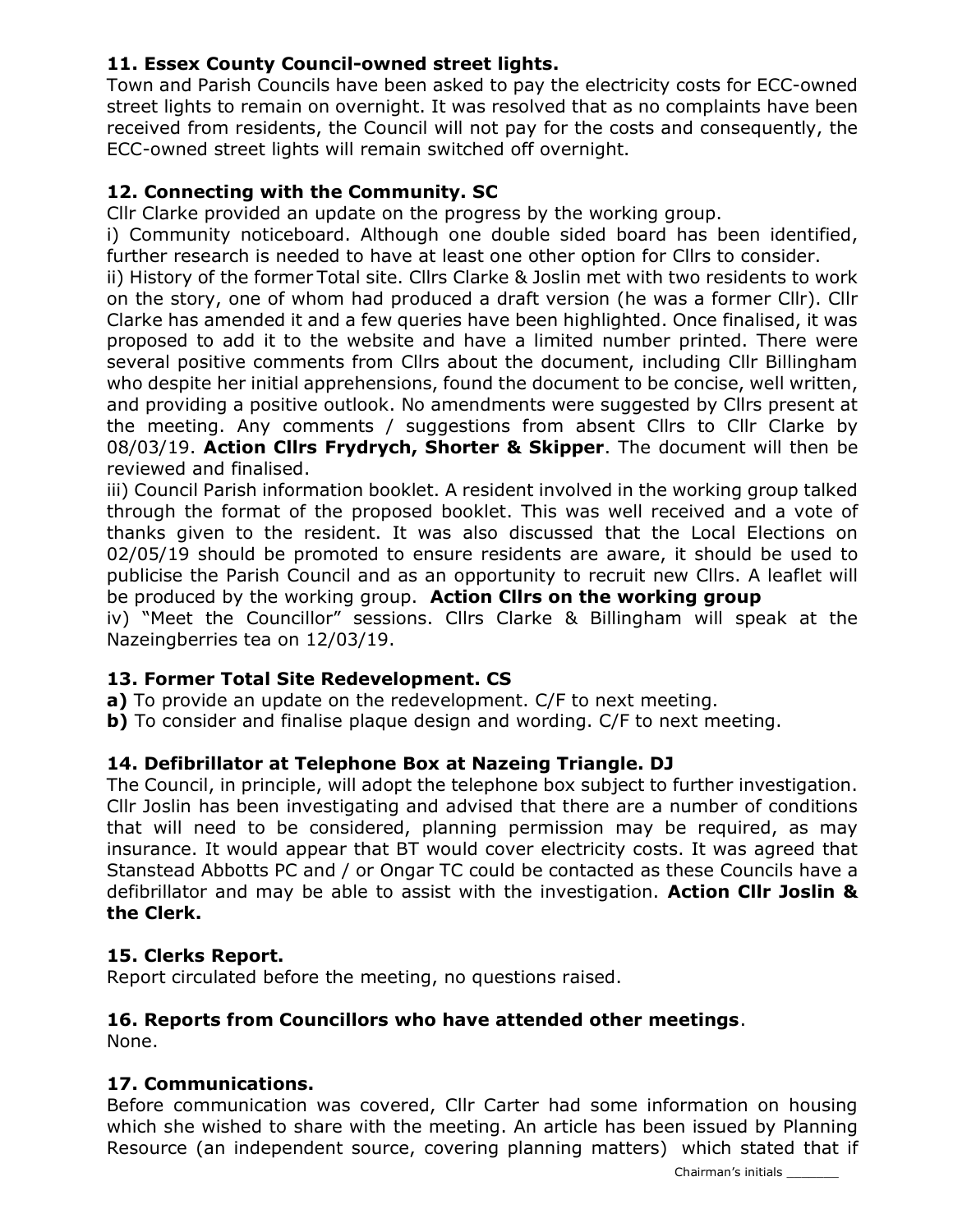Councils fail to meet new housing requirements, then a percentage increase would be added, which also increases depending on how far below housing targets the Council has become.

The following communications were considered:

a) Nazeingberries lunch is on 05/03/2019. Cllrs Clarke & Billingham will be attending, as a "Meet the Cllr" opportunity.

b) A letter from Mr Ellerbeck has been received regarding the South Nazeing Concept Framework Area as per the Pre Submission Version of the Local Plan. Cllr Joslin briefly covered the details of Mr Ellerbeck's letter, which included further proposals regarding development of the area to include a Community hall. It was resolved to invite Mr Ellerbeck to the next Council meeting (Planning) when he would have the opportunity to present his proposals. A 10 minute time period will be allocated for this purpose followed by questions.

c) Update on request to Local Highways Panel (LHP) for the re-instatement of bollards on Pecks Hill. LHP have identified two possible solutions to the issue of large vehicles driving on the footway at Pecks Hill. Option 1 is to install steel reinforced bollards and a "road narrows sign" and option 2 is the construction of "high containment kerbing". However, option 2 requires further assessment and is advised to be more expensive. It was resolved to request option 1. Final decision on approval, or not, is by LHP.

d) Update on Community Speed Watch. District Cllr Bassett is waiting for a date for training (about 10 people required), training indicated as being April/May before they have a slot. District Cllr Bassett suggested producing a list of volunteers. He thinks Roydon might be interested so the Clerk has contacted Roydon Parish Council. Cllr Billingham offered to publicise on Facebook.

e) Update on the grant for the litter picking group. District Cllr Bassett advised that the grant for equipment has been given and there is an invitation to a Grant Aid Celebration on 08/03/19 at the District Councils offices. It was resolved that the Clerk would attend, as no one from the litter picking group or the Council can attend.

f) Advised of another burglary at the former Total site. To consider and agree the next steps to be taken by the Council. This was reported by Cllr Shorter and as no further information is available, C/F to the next meeting.

g) Information received regarding licence for planters at Nazeing Parade. To discuss and agree the next steps to be taken by the Council. Due to time constraints, C/F to the next meeting.

h) Reply received from Nazeing Youth Football Club regarding request for usage of football pitches at Bumbles Green. This was discussed briefly. Cllr Arnold was surprised by the letter sent by the Council, however, he was unaware that the football club had been contacted several times to obtain usage. It was agreed that the tone of the replies from the football club was unacceptable, especially as the Council is supportive of the club. It was resolved that Cllr Arnold will contact the secretary of the club and that Cllr Arnold and the Clerk will draft a reply to the football club. **Action** 

#### Cllr Arnold & the Clerk.

i) Complaint received from a resident regarding fly tipping on Public footpaths and also on St Leonards Road. It was resolved that Cllr Billingham will contact Alan Mcilroy (Environment Dept. at EFDC). Action Cllr Billingham.

#### For noting:

j) Letter of thanks for the grant for 2019 has been received from Elizabeth Brown, chairman of the Nazeingberries Association.

k) The Nazeingberries Association are having a number of events in March. Details are on the website and noticeboards.